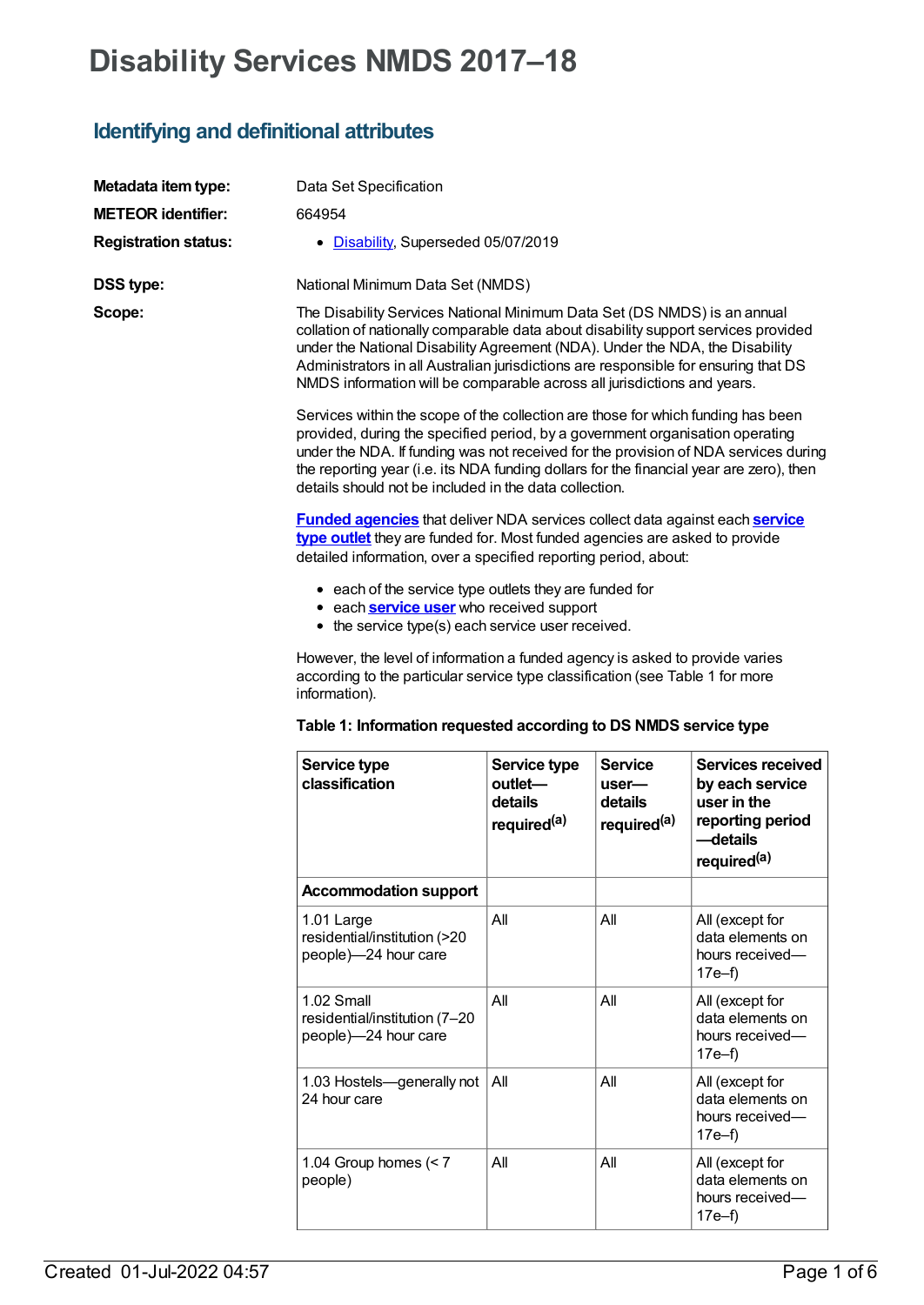| 1.05 Attendant<br>care/personal care                           | All | All                                                                                        | All                                                                                   |
|----------------------------------------------------------------|-----|--------------------------------------------------------------------------------------------|---------------------------------------------------------------------------------------|
| 1.06 In-home<br>accommodation support                          | All | All                                                                                        | All                                                                                   |
| 1.07 Alternative family<br>placement                           | All | All                                                                                        | All                                                                                   |
| 1.08 Other accommodation<br>support                            | All | All                                                                                        | All (except for<br>data elements on<br>hours received-<br>$17e-f$                     |
| <b>Community support</b>                                       |     |                                                                                            |                                                                                       |
| 2.01 Therapy support for<br>individuals                        | All | All                                                                                        | All (except for<br>data elements on<br>hours received-<br>$17e-f$                     |
| 2.02 Early childhood<br>intervention                           | All | Αll                                                                                        | All (except for<br>data elements on<br>hours received-<br>$17e-f$                     |
| 2.03 Behaviour/specialist<br>intervention                      | All | All                                                                                        | All (except for<br>data elements on<br>hours received-<br>$17e-f$                     |
| 2.04 Counselling<br>(individual/family/group)                  | All | All                                                                                        | All (except for data<br>elements on hours<br>received-17e-f)                          |
| 2.05 Regional resource and<br>support teams                    | All | All                                                                                        | All (except for<br>data elements on<br>hours received-<br>$17e-f$                     |
| 2.06 Case management,<br>local coordination and<br>development | All | All (except<br>for<br>community<br>development<br>activity within<br>this service<br>type) | All (except for<br>community<br>development<br>activity within this<br>service type)  |
| 2.07 Other community<br>support                                | All | All (except<br>for<br>community<br>development<br>activity within<br>this service<br>type) | All (except for<br>data elements on<br>hours received-<br>$17e-f$                     |
| <b>Community access</b>                                        |     |                                                                                            |                                                                                       |
| 3.01 Learning and life skills<br>development                   | All | All                                                                                        | Αll                                                                                   |
| 3.02 Recreation/holiday<br>programs                            | All | Linkage key<br>elements<br>only $(2a-2e)$                                                  | Data<br>elements 17a-17b<br>(service start date<br>and date service<br>last received) |
| 3.03 Other community<br>access                                 | All | All                                                                                        | All                                                                                   |
| <b>Respite</b>                                                 |     |                                                                                            |                                                                                       |
| 4.01 Own home respite                                          | All | All                                                                                        | All                                                                                   |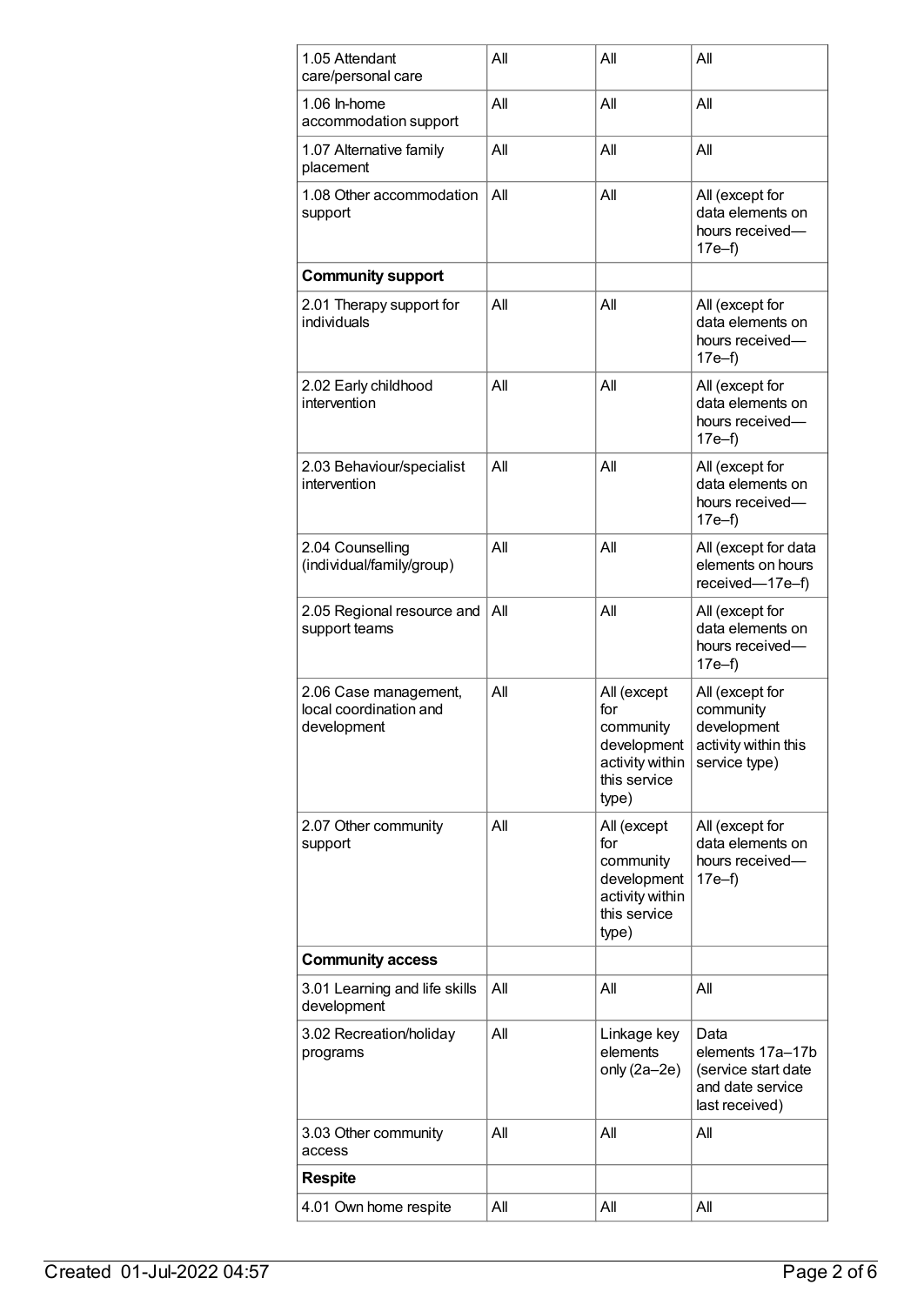| 4.02 Centre-based<br>respite/respite homes                                | All                                                              | All                                                                                                                  | All                                                               |
|---------------------------------------------------------------------------|------------------------------------------------------------------|----------------------------------------------------------------------------------------------------------------------|-------------------------------------------------------------------|
| 4.03 Host family<br>respite/peer support respite                          | All                                                              | All                                                                                                                  | All                                                               |
| 4.04 Flexible respite                                                     | All                                                              | All                                                                                                                  | All                                                               |
| 4.05 Other respite                                                        | All                                                              | All                                                                                                                  | All                                                               |
| <b>Employment</b>                                                         |                                                                  |                                                                                                                      |                                                                   |
| 5.01 Open employment                                                      | All                                                              | All (except<br>for carer $-$<br>primary<br>status,<br>residency<br>status, age<br>group-data<br>elements<br>12b,c,e) | All (except for<br>data elements on<br>hours received-<br>$17e-f$ |
| 5.02 Supported<br>employment                                              | All                                                              | All (except<br>for carer $-$<br>primary<br>status,<br>residency<br>status, age<br>group-data<br>elements<br>12b,c,e) | All (except for<br>data elements on<br>hours received-<br>$17e-f$ |
| <b>Advocacy, information</b><br>and alternative forms of<br>communication |                                                                  |                                                                                                                      |                                                                   |
| 6.01 Advocacy                                                             | All                                                              | None                                                                                                                 | None                                                              |
| 6.02 Information/referral                                                 | All                                                              | None                                                                                                                 | None                                                              |
| 6.03 Combined<br>information/advocacy                                     | All                                                              | None                                                                                                                 | None                                                              |
| 6.04 Mutual support/self-<br>help groups                                  | All                                                              | None                                                                                                                 | None                                                              |
| 6.05 Alternative formats of<br>communication                              | All                                                              | None                                                                                                                 | None                                                              |
| Other support                                                             |                                                                  |                                                                                                                      |                                                                   |
| 7.01 Research and<br>evaluation                                           | All (except<br>number of<br>service users<br>-data element<br>7) | None                                                                                                                 | None                                                              |
| 7.02 Training and<br>development                                          | All (except<br>number of<br>service users<br>-data element<br>7) | None                                                                                                                 | None                                                              |
| 7.03 Peak bodies                                                          | All (except<br>number of<br>service users<br>-data element<br>7) | None                                                                                                                 | None                                                              |
| 7.04 Other support services                                               | All (except<br>number of<br>service users<br>-data element<br>7) | None                                                                                                                 | None                                                              |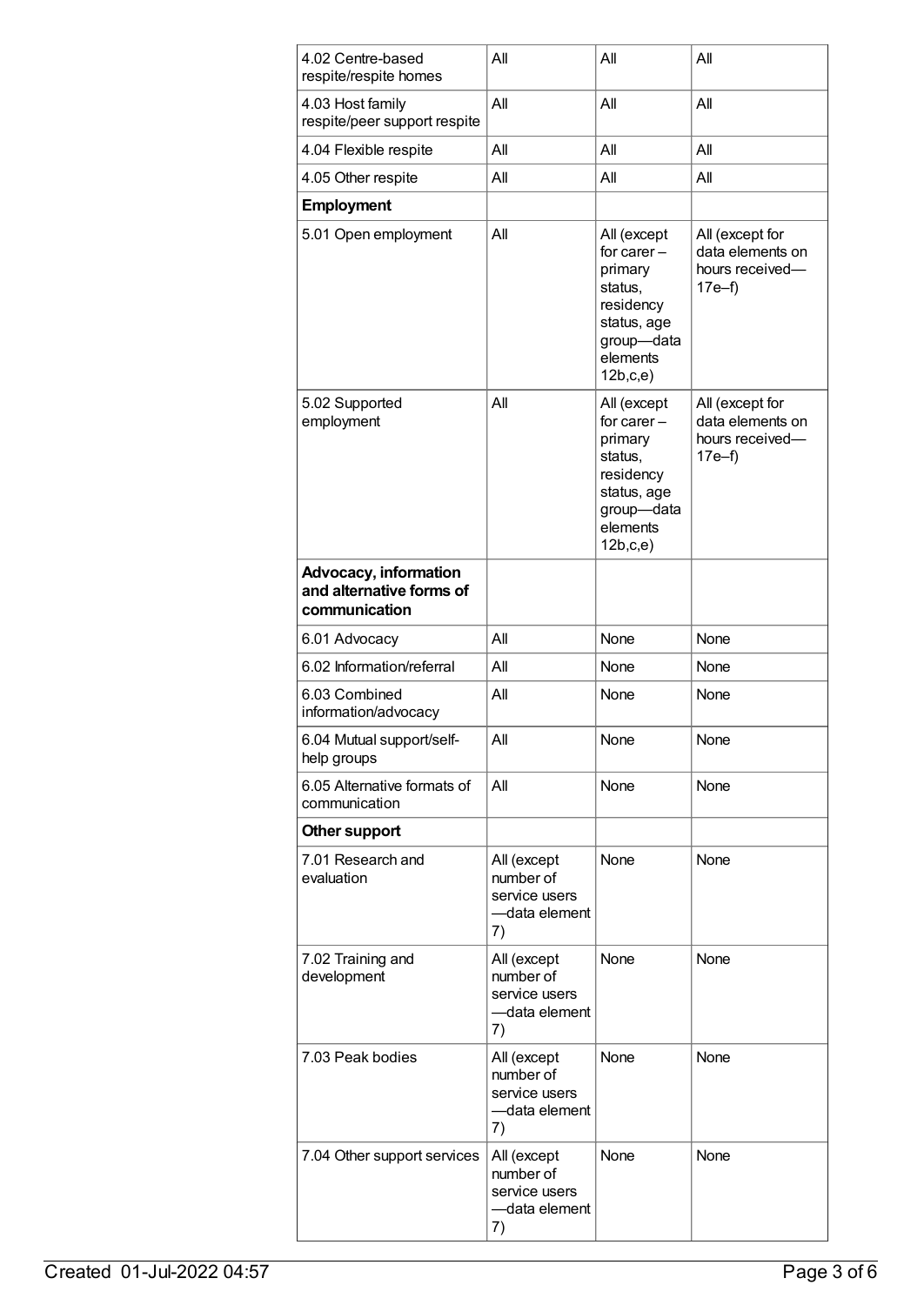(a) Refer to the DS [NMDS](http://www.aihw.gov.au/WorkArea/DownloadAsset.aspx?id=60129555638) data guide for additional information.

A funded agency may receive funding from multiple sources. Where a funded agency is unable to differentiate service users and/or staff according to funding source (i.e. NDA or other), they are asked to provide details of all service users and staff.

Where services are provided to groups or families (for example, service types 2.02, 2.04, or 2.05), details are only requested about the service users who are eligible for services, not their family or other group members.

#### **Statistical units:**

#### **[Service](https://meteor.aihw.gov.au/content/502689) user**, **[service](https://meteor.aihw.gov.au/content/501973) type outlet**, **funded [agency](https://meteor.aihw.gov.au/content/386548)**.

Data are collected, usually by agencies, for each service type outlet they operate. These data are turned into estimated counts of service users by using a statistical linkage key.

#### **Reporting period:**

For the DS NMDS, the reporting period is the financial year.

Funded agencies are asked to record key information about service users on an ongoing basis, so that they can transmit the required information to their jurisdiction. Most jurisdictions require information to be transmitted at the end of each financial year quarter. Some only require information to be transmitted at the end of the financial year. At the end of the financial year, each jurisdiction is required to provide collated data to the Australian Institute of Health and Welfare.

#### **Reference week:**

Some date elements are only collected during the reference week. For most jurisdictions, the annual reference week is the 7-day week preceding the end of the financial year (i.e. 24 June to 30 June).

For Victoria, the annual reference week is the 7-day week preceding the end of May (i.e. 25 May to 31 May).

For Western Australia, the annual reference week is the 7-day week beginning 21 May (i.e. 21 May to 27 May).

#### **Privacy:**

DS NMDS collections conducted in each jurisdiction must comply with Commonwealth privacy legislation, relevant state and territory privacy legislation, and established privacy and data principles.

### **Collection and usage attributes**

| Implementation start date: | 01/07/2017 |
|----------------------------|------------|
| Implementation end date:   | 30/06/2018 |

### **Source and reference attributes**

| <b>Submitting organisation:</b> | National Disability Data Network (NDDN)                                                                                                                   |
|---------------------------------|-----------------------------------------------------------------------------------------------------------------------------------------------------------|
| Origin:                         | Disability Research and Data Working Group (RDWG)                                                                                                         |
| <b>Reference documents:</b>     | Australian Institute of Health and Welfare 2016. Disability Services National<br>Minimum Data Set: data guide, July 2016. Cat. no. DAT 4. Canberra: AIHW. |

## **Relational attributes**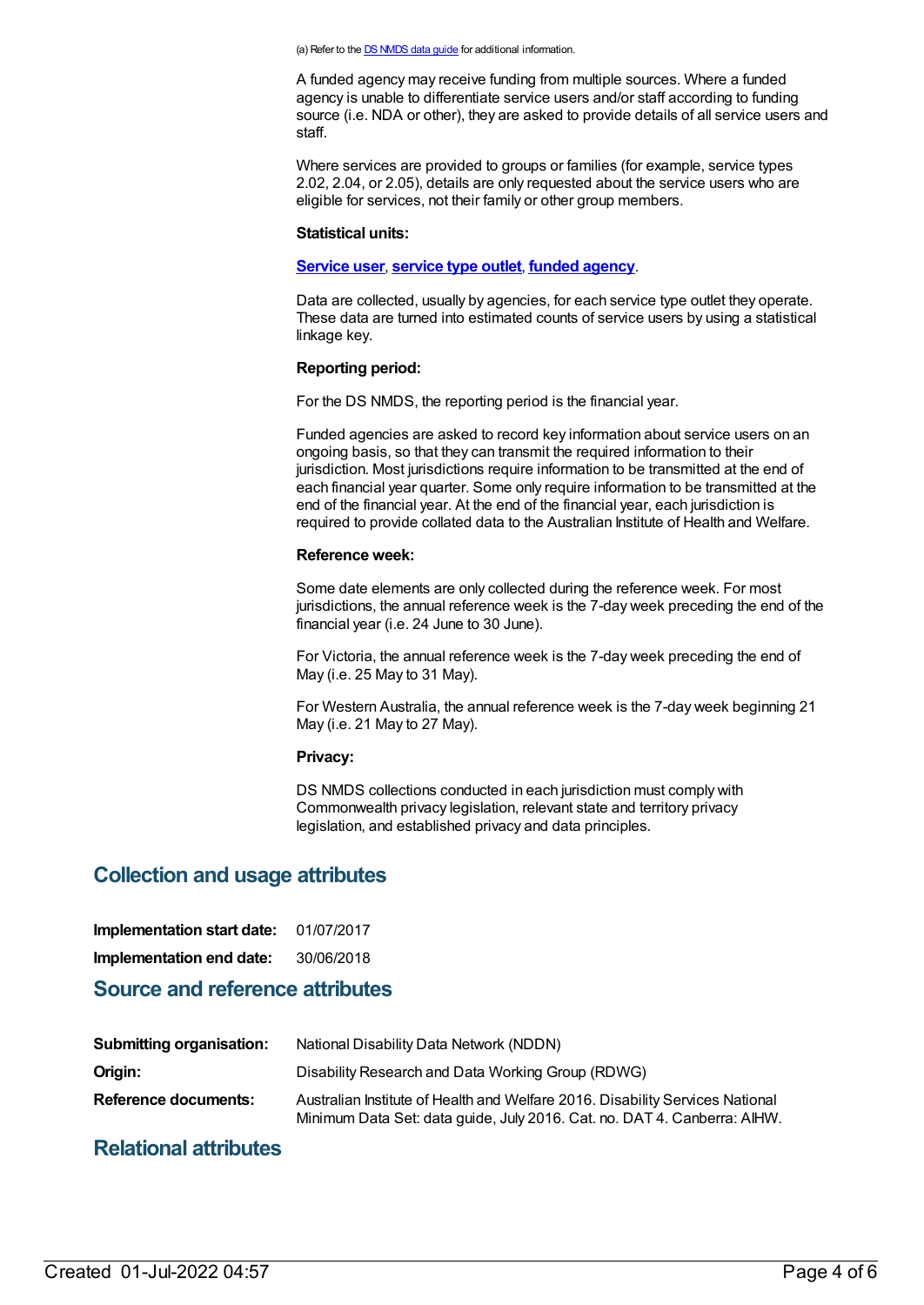Supersedes **[Disability](https://meteor.aihw.gov.au/content/637867) Services NMDS 2016-17** 

• [Disability](https://meteor.aihw.gov.au/RegistrationAuthority/16), Superseded 15/12/2017

Has been superseded by **[Disability](https://meteor.aihw.gov.au/content/698074) Services NMDS 2018-19** 

• [Disability](https://meteor.aihw.gov.au/RegistrationAuthority/16), Standard 05/07/2019

# **Metadata items in this Data Set Specification** Show more detail

| Seq<br>No.               | Metadata item                                                                                                            | <b>Obligation Max</b> | <b>occurs</b>  |
|--------------------------|--------------------------------------------------------------------------------------------------------------------------|-----------------------|----------------|
| $\overline{\phantom{a}}$ | Activity and participation need for assistance cluster                                                                   | Mandatory             | 1              |
|                          | <b>Agency sector cluster</b>                                                                                             | Mandatory             | -1             |
|                          | <b>Funding jurisdiction cluster</b>                                                                                      | Mandatory             | -1             |
|                          | Statistical linkage key 581 cluster                                                                                      | Mandatory             | $\overline{1}$ |
|                          | Address-Australian postcode, code (Postcode datafile) NNNN                                                               | Mandatory 2           |                |
|                          | Client-amount of assistance, total hours NNN                                                                             | Mandatory 2           |                |
|                          | Informal carer-age range, NDA code N                                                                                     | Conditional 1         |                |
|                          | Informal carer-co-residency indicator, code N                                                                            | Conditional 1         |                |
|                          | Informal carer-primary carer indicator, code N                                                                           | Conditional 1         |                |
|                          | Informal carer—relationship to care recipient, interpersonal code N[N]                                                   | Conditional 1         |                |
|                          | Parent/guardian-receipt of Carer Allowance (Child) indicator, yes/no/unknown/not<br>stated/inadequately described code N | Mandatory 1           |                |
|                          | Person-co-existing disability group, code N(N)                                                                           | Conditional 12        |                |
|                          | Person-communication method, code N                                                                                      | Mandatory             | 1              |
|                          | Person-country of birth, code (SACC 2016) NNNN                                                                           | Mandatory             | -1             |
|                          | Person-effective communication indicator, code N                                                                         | Mandatory             | -1             |
|                          | Person-funding indicator, yes/no/unknown/not stated/inadequately described code<br>N                                     | Mandatory             | -1             |
|                          | Person-Indigenous status, code N                                                                                         | Mandatory             | -1             |
|                          | Person-informal carer existence indicator, yes/no/not stated/inadequately<br>described code N                            | Mandatory 1           |                |
|                          | Person—interpreter service required indicator, yes/no/not stated/inadequately<br>described code N                        | Mandatory             | $\overline{1}$ |
|                          | Person-labour force status, code N                                                                                       | Mandatory             | $\overline{1}$ |
|                          | Person-living arrangement, code N                                                                                        | Mandatory             | 1              |
|                          | Person-main source of income, NDA code N                                                                                 | Mandatory             | $\mathbf{1}$   |
|                          | Person-primary disability group, code N[N]                                                                               | Mandatory             | $\mathbf 1$    |
|                          | Person-residential setting, accommodation type (NDA) code N[N]                                                           | Mandatory             | -1             |
|                          | Person—type of interpreter service required, spoken language/non-spoken<br>communication code N                          | Conditional 1         |                |
|                          | Record-National Disability Agreement service user identifier, NNNNN[NNN]                                                 | Mandatory 1           |                |
|                          | Service episode-episode end date, DDMMYYYY                                                                               | Conditional 1         |                |
|                          | Service episode-episode start date, DDMMYYYY                                                                             | Mandatory 1           |                |
|                          | Service episode-service cessation reason, NDA code NINI                                                                  | Conditional 1         |                |
| ٠                        | Service event-last service provision date, DDMMYYYY                                                                      | Mandatory             | $\mathbf 1$    |